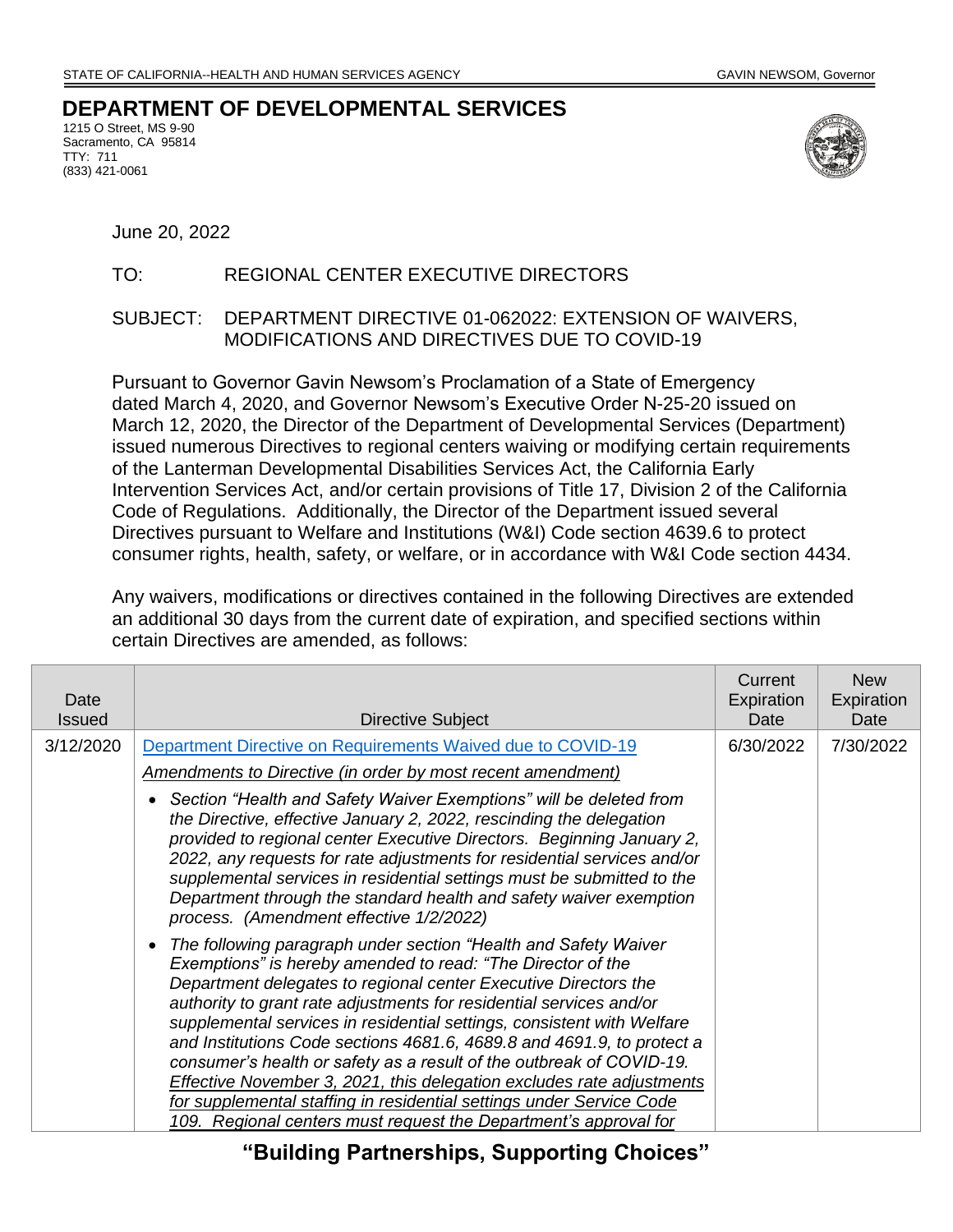Regional Center Executive Directors June 20, 2022 Page two

| Date<br><b>Issued</b> | Directive Subject                                                                                                                                                                                                                                                                                                                                                                                                                                                                                                                                                                                                                                                                                                          | Current<br>Expiration<br>Date | <b>New</b><br>Expiration<br>Date |
|-----------------------|----------------------------------------------------------------------------------------------------------------------------------------------------------------------------------------------------------------------------------------------------------------------------------------------------------------------------------------------------------------------------------------------------------------------------------------------------------------------------------------------------------------------------------------------------------------------------------------------------------------------------------------------------------------------------------------------------------------------------|-------------------------------|----------------------------------|
|                       | new and ongoing rate adjustments granted under this delegation for<br>Service Code 109, as described in the Department's August 27, 2021<br>correspondence, "Health and Safety Waivers due to COVID-19 State<br>of Emergency." The waiver will require supplemental reporting to the<br>Department. Instructions on the required supplemental reporting will<br>be provided in a future directive. This delegation is necessary<br>because the Department finds that high risk health conditions and fear<br>of exposure to COVID-19 may cause consumers to forego activities<br>away from their home resulting in a need for additional residential<br>staffing or supplemental services. (Amendment effective 11/3/2021) |                               |                                  |
|                       | For section "Early Start In-Person Meetings", the waiver of in-person<br>$\bullet$<br>service coordination meeting requirements is hereby rescinded.<br>Trailer Bill AB 136, effective July 16, 2021, amended Government<br>Code section 95020(c)(1), allowing, until June 30, 2022, individualized<br>family service plan meetings to be held by remote electronic<br>communications when requested by the parent or legal guardian. The<br>waiver of in-person eligibility determination meeting requirements, as<br>provided in this section is extended and remains effective until<br>rescinded. (Amendment effective 7/29/2021)                                                                                      |                               |                                  |
|                       | Effective immediately, section "Early Start Remote Services" is hereby<br>$\bullet$<br>deleted from this Directive. Trailer Bill AB 136 amended Government<br>Code section 95020(d)(5)(A), specifying that early intervention<br>services may be delivered by remote electronic communications.<br>(Amendment effective 7/29/2021)                                                                                                                                                                                                                                                                                                                                                                                         |                               |                                  |
|                       | Effective immediately, section "Lanterman Act In-Person Meetings" is<br>$\bullet$<br>hereby deleted from this Directive. Trailer Bill AB 136 amended<br>Welfare and Institutions Code section 4646(f), allowing, until June 30,<br>2022, services and supports meetings, including individual program<br>plan meetings, to be held by remote electronic communications when<br>requested by the consumer or, if appropriate, the consumer's parents,<br>legal guardian, conservator, or authorized representative. (Amendment<br>effective 7/29/2021)                                                                                                                                                                      |                               |                                  |
| 3/18/2020             | Department Directive on Requirements Waived due to COVID-19 and<br><b>Additional Guidance</b>                                                                                                                                                                                                                                                                                                                                                                                                                                                                                                                                                                                                                              | 7/6/2022                      | 8/5/2022                         |
|                       | Amendments to Directive (in order by most recent amendment)                                                                                                                                                                                                                                                                                                                                                                                                                                                                                                                                                                                                                                                                |                               |                                  |
|                       | The following sentence under section "Day Program Services" is<br>٠<br>hereby amended to read: "To protect public health and slow the rate of<br>transmission of COVID-19, services must be provided in alignment<br>with the guidance issued by CDPH on March 16, 2020. Day program                                                                                                                                                                                                                                                                                                                                                                                                                                       |                               |                                  |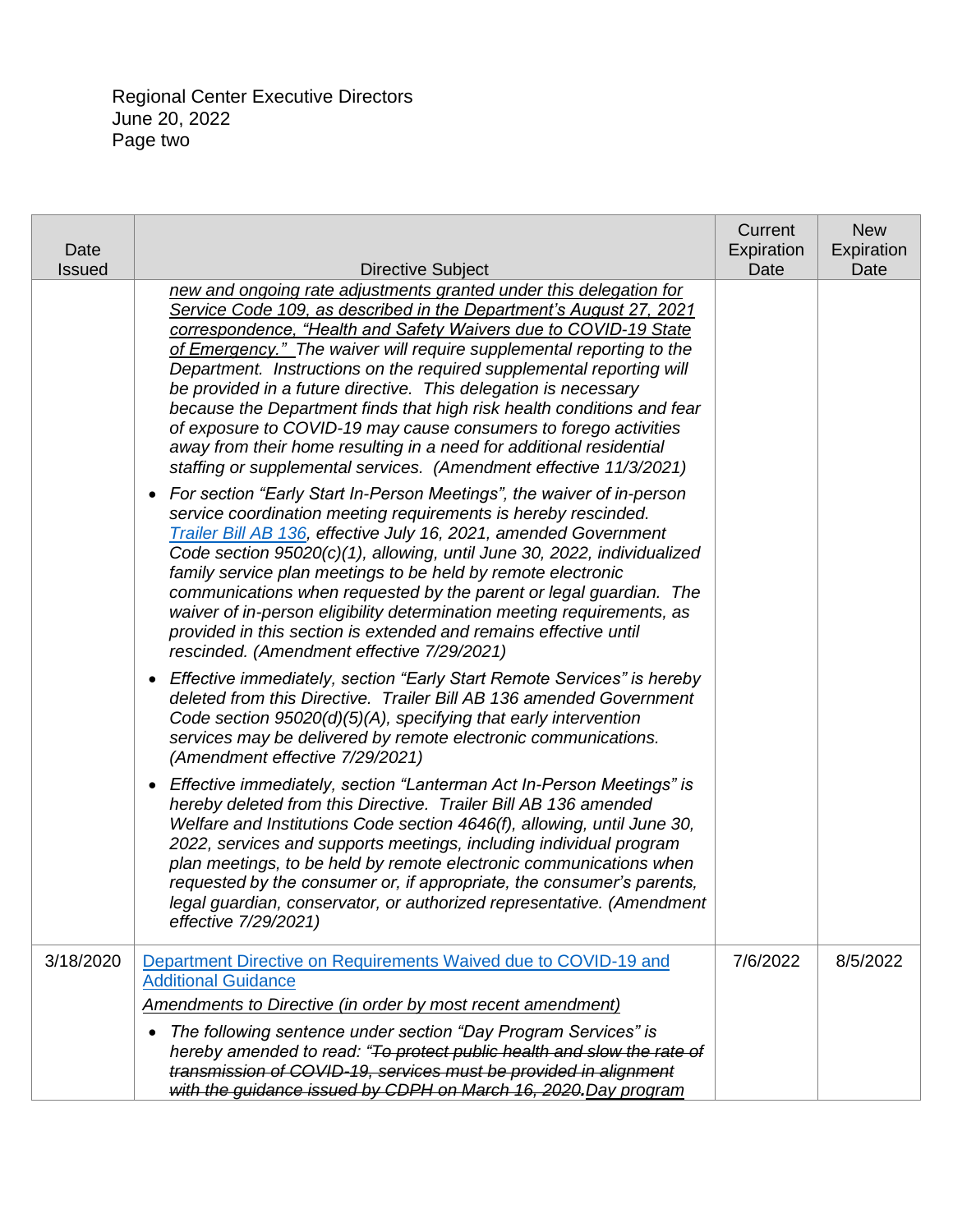| Date<br><b>Issued</b> | Directive Subject                                                                                                                                                                                                                                                                                                                                                                                                                                                                                                                                                                                                                                                                                                                                                                                                                                                                                                                  | Current<br>Expiration<br>Date | <b>New</b><br>Expiration<br>Date |
|-----------------------|------------------------------------------------------------------------------------------------------------------------------------------------------------------------------------------------------------------------------------------------------------------------------------------------------------------------------------------------------------------------------------------------------------------------------------------------------------------------------------------------------------------------------------------------------------------------------------------------------------------------------------------------------------------------------------------------------------------------------------------------------------------------------------------------------------------------------------------------------------------------------------------------------------------------------------|-------------------------------|----------------------------------|
|                       | services must be provided in accordance with local county public<br>health orders and relevant guidelines issued by the California<br>Department of Social Services and/or California Department of Public<br>Health." (Amendment effective 5/5/2021)                                                                                                                                                                                                                                                                                                                                                                                                                                                                                                                                                                                                                                                                              |                               |                                  |
|                       | The following paragraph under section "Day Program Services" is<br>$\bullet$<br>hereby amended to read: "The Department reiterates the March 12,<br>2020, directive to regional centers, "State of Emergency Statewide,"<br>authorizing regional centers to pay vendors for absences that are a<br>direct result of the COVID-19 outbreak, pursuant to Title 17 section<br>54326(a)(11). As indicated in the Department's July 17, 2020,<br>directive, "Providing and Claiming for Nonresidential Services During<br>the State of Emergency," retention payments to nonresidential<br>providers for consumer absences are authorized through August 31.<br>2020. The Department will issue a directive outlining the structure for<br>subsequent reimbursement of claims for providing nonresidential<br>services using alternative service delivery approaches during the State<br>of Emergency." (Amendment effective 8/10/2020) |                               |                                  |
|                       | Effective immediately, section "WIC §4731 Consumers' Rights<br>$\bullet$<br>Complaints" is hereby deleted from this Directive. The 20-working day<br>requirement for investigating and providing a written proposed<br>resolution to a complainant pursuant to W&I Code section 4731(b) is<br>reinstated. (Amendment effective 7/15/2020)                                                                                                                                                                                                                                                                                                                                                                                                                                                                                                                                                                                          |                               |                                  |
|                       | The following sentence under section "Home and Community-Based<br>$\bullet$<br>Services (HCBS) Self Assessments" is hereby amended to read: "The<br>requested completion date for provider HCBS self-assessment has<br>been extended to June 30, 2020 August 31, 2020." (Amendment<br>effective 6/8/2020)                                                                                                                                                                                                                                                                                                                                                                                                                                                                                                                                                                                                                          |                               |                                  |
| 3/25/2020             | Department Directive 02-032520: Requirements Waived due to COVID-19<br><b>Amendments to Directive (in order by most recent amendment)</b>                                                                                                                                                                                                                                                                                                                                                                                                                                                                                                                                                                                                                                                                                                                                                                                          | 7/13/2022                     | 8/12/2022                        |
|                       | Effective April 15, 2022, the following paragraph under section<br>"Lanterman Act Eligibility" is hereby amended to read: "If the regional<br>center is reasonably certain the individual is eligible for regional center<br>services, but due to the circumstances the regional center is unable to<br>make a definitive determination, the regional center may determine<br>the individual presumptively eligible. If following reassessment, a<br>regional center later determines that an individual found eligible during<br>the effective period of this directive does not have a developmental<br>disability as defined in the Lanterman Act, the requirement that the<br>regional center show the original finding of eligibility was clearly                                                                                                                                                                             |                               |                                  |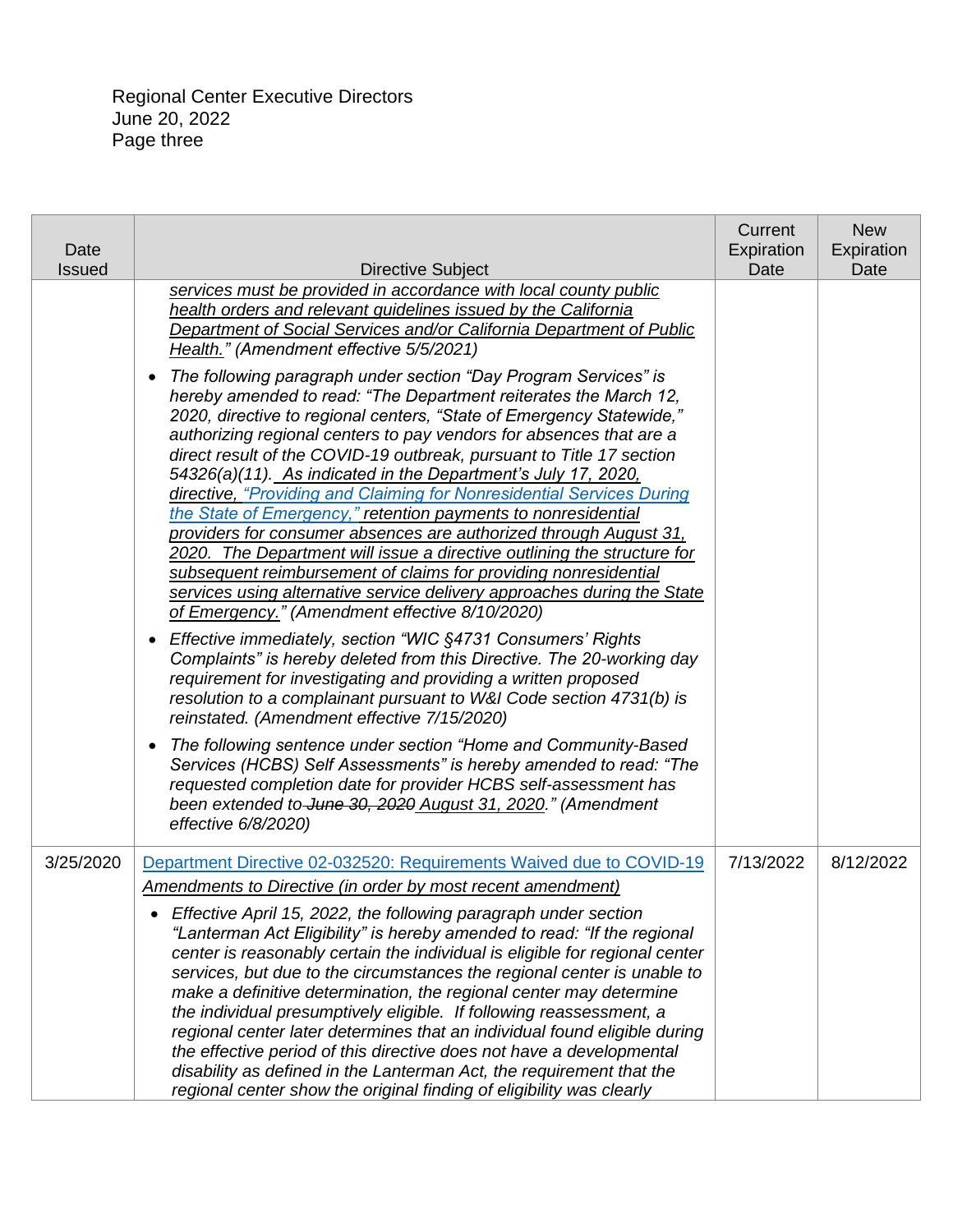| Date<br><b>Issued</b> | <b>Directive Subject</b>                                                                                                                                                                                                                                                                                                                                                                                                                                                                                                                                                                                                                                                                                                                                                                                                                                                                                                                                                                                                                                                                          | Current<br>Expiration<br>Date | <b>New</b><br>Expiration<br>Date |
|-----------------------|---------------------------------------------------------------------------------------------------------------------------------------------------------------------------------------------------------------------------------------------------------------------------------------------------------------------------------------------------------------------------------------------------------------------------------------------------------------------------------------------------------------------------------------------------------------------------------------------------------------------------------------------------------------------------------------------------------------------------------------------------------------------------------------------------------------------------------------------------------------------------------------------------------------------------------------------------------------------------------------------------------------------------------------------------------------------------------------------------|-------------------------------|----------------------------------|
|                       | erroneous is hereby waived. Effective April 15, 2022, regional centers<br>may not determine a new individual presumptively eligible."<br>(Amendment effective 4/15/2022)<br>Section "In-Home Respite Workers" will be deleted from this Directive,<br>$\bullet$                                                                                                                                                                                                                                                                                                                                                                                                                                                                                                                                                                                                                                                                                                                                                                                                                                   |                               |                                  |
|                       | effective May 31, 2021. (Amendment effective 5/31/2021)<br>The following paragraph under section "In-Home Respite Workers" is<br>hereby amended to read: "To increase available workforce and<br>support consumers and families at home, the Department waives Title<br>17 section 56792(e)(3)(A) requirements for in-home respite workers to<br>possess first aid and cardiopulmonary resuscitation training prior to                                                                                                                                                                                                                                                                                                                                                                                                                                                                                                                                                                                                                                                                            |                               |                                  |
|                       | employment when the consumer receiving services does not have<br>chronic or presenting health concerns. Training must be obtained<br>within 30 days of starting work." (Amendment effective 7/15/2020)                                                                                                                                                                                                                                                                                                                                                                                                                                                                                                                                                                                                                                                                                                                                                                                                                                                                                            |                               |                                  |
| 3/30/2020             | Department Directive 01-033020: Additional Participant-Directed Services                                                                                                                                                                                                                                                                                                                                                                                                                                                                                                                                                                                                                                                                                                                                                                                                                                                                                                                                                                                                                          | 7/18/2022                     | 8/17/2022                        |
| 4/15/2020             | Department Directive 01-041520: Requirements Waived due to COVID-19<br>Amendments to Directive (in order by most recent amendment)<br>Section "Residential Facility Payments" will be deleted from this<br>$\bullet$<br>Directive, effective May 1, 2021. (Amendment effective 5/1/2021)<br>Section "EBSH/CCH Registered Behavior Technician Certification"<br>$\bullet$<br>will be deleted from this Directive, effective January 10, 2021.<br>(Amendment effective 1/10/2021)                                                                                                                                                                                                                                                                                                                                                                                                                                                                                                                                                                                                                   | 7/4/2022                      | 8/3/2022                         |
|                       | The following paragraph under section "Residential Facility"<br>$\bullet$<br>Payments" is hereby amended to read: "The Department hereby<br>modifies any requirements of the Lanterman Act or Title 17 regarding<br>payments to a residential facility when a consumer is temporarily<br>absent. If the temporary absence from the facility is for the purpose<br>of preventing or minimizing the risk of exposure to COVID-19 and the<br>regional center is in agreement that the absence is related to this<br>purpose, the regional center shall continue to pay the established rate<br>as long as no other consumer occupies the vacancy or until it is<br>determined the consumer will not return to the facility and the facility<br>retains and continues to pay staff during this time. Any claims made<br>for these absences are subject to audit and review. Regional centers<br>shall report to the Department by December 15, 2020, all current<br>approved payments for temporary absences in accordance with this<br>section. The Department will issue a subsequent communication |                               |                                  |